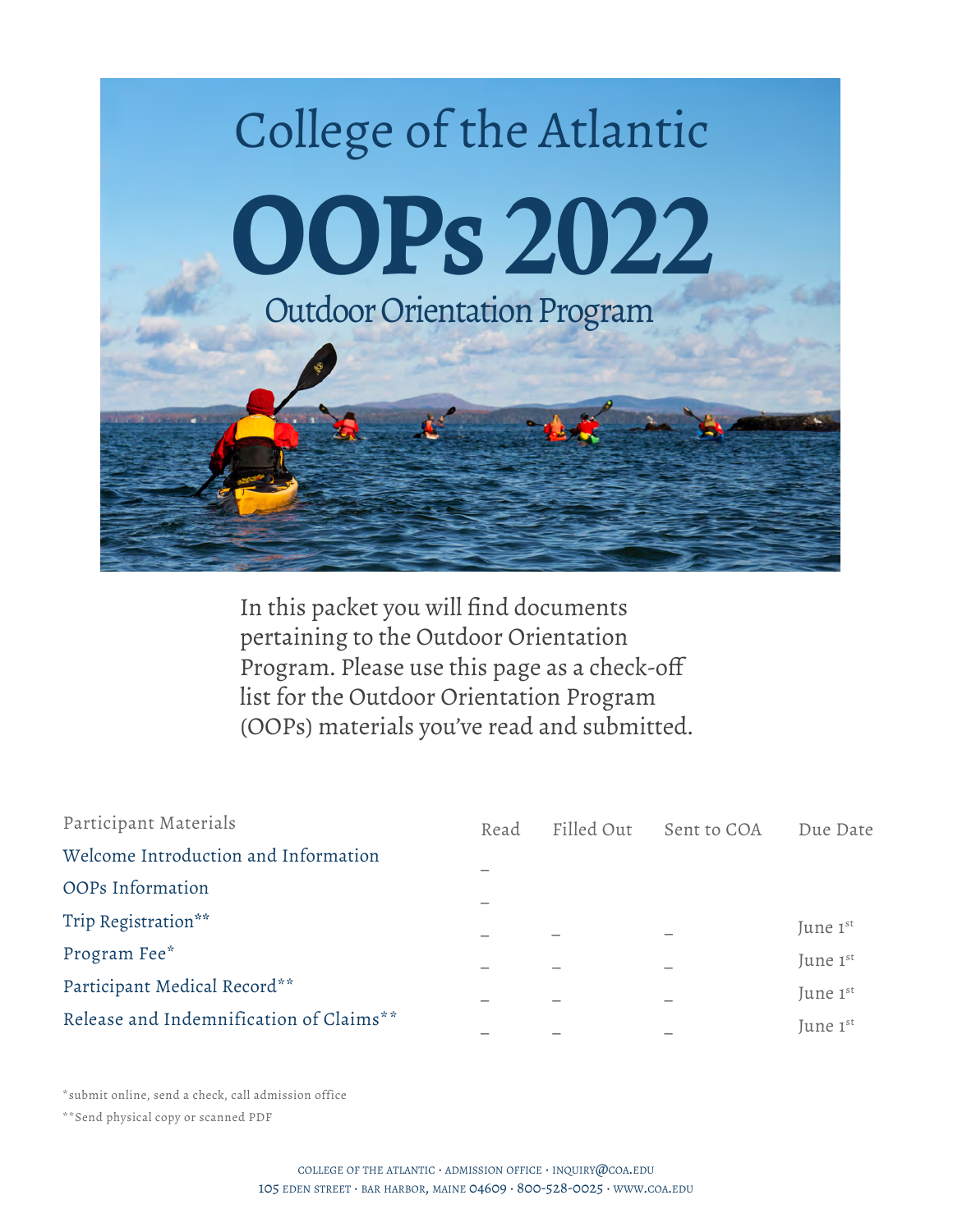# **Introduction**

Welcome to College of the Atlantic. My name is Nick Jenei, and I direct the Outdoor Orientation Programs (OOPs). Many years ago, I was reading this very same packet wondering whether I should participate in OOPs. I decided to go for it, and I am so thankful I did. I often think back to that epic adventure on the Appalachian Trail: it is when I first fell in love with Maine and with COA. I came out of that trip with a great group of friends and excited for my COA experience start. I am very lucky to be able to facilitate these trips and share this very meaningful experience with you.

You are about to embark on a life-changing journey of learning and self-discovery at COA. To help you have a strong and successful start to your COA career, I invite you to join our very popular OOPs experience. OOPs is an integral part of COA's orientation process and it is all about making connections—connections to people, places, and human ecology.

Here is what you will get out of the OOPs experience:

**People:** Building community with your classmates

- Learn the art of building and sustaining community
- Make deep connections with the individuals in your crew
- Work as a team to explore and overcome challenges

**Place:** Learn the stories that Maine has to tell

- Explore the natural beauty of Maine
- Learn about the regions' fascinating culture and natural history
- Hear stories of this place told in the languages of Penobscot, French, and English, as well as in fire and ice, birch bark, and pine
- Experience the rapid economic, ecological, and cultural changes in Maine

**Human Ecology:** Experience the connections between all things

- See how Maine is deeply connected to complex global issues
- Start exploring the world through the interdisciplinary lens of human ecology
- Grapple with the biggest questions that face us in this moment, the questions that brought you to COA

The connections you make on your OOPs trip will be the strong foundation on which to build your COA experience. You'll look back fondly on your OOPs adventures, friendships, and stories long after you graduate, I certainly have. I invite you to join us for this powerful experience.

In the packet you'll find everything you need to register for OOPs: detailed descriptions of all the OOPs trips and a medical form. At the end of the packet is a financial aid form. Please know that we strive to make OOPs financially accessible for all.

If you have any questions at all, please feel free to call or email:

Nick Jenei Coordinator of Community Engagement njenei@coa.edu (207) 801-5672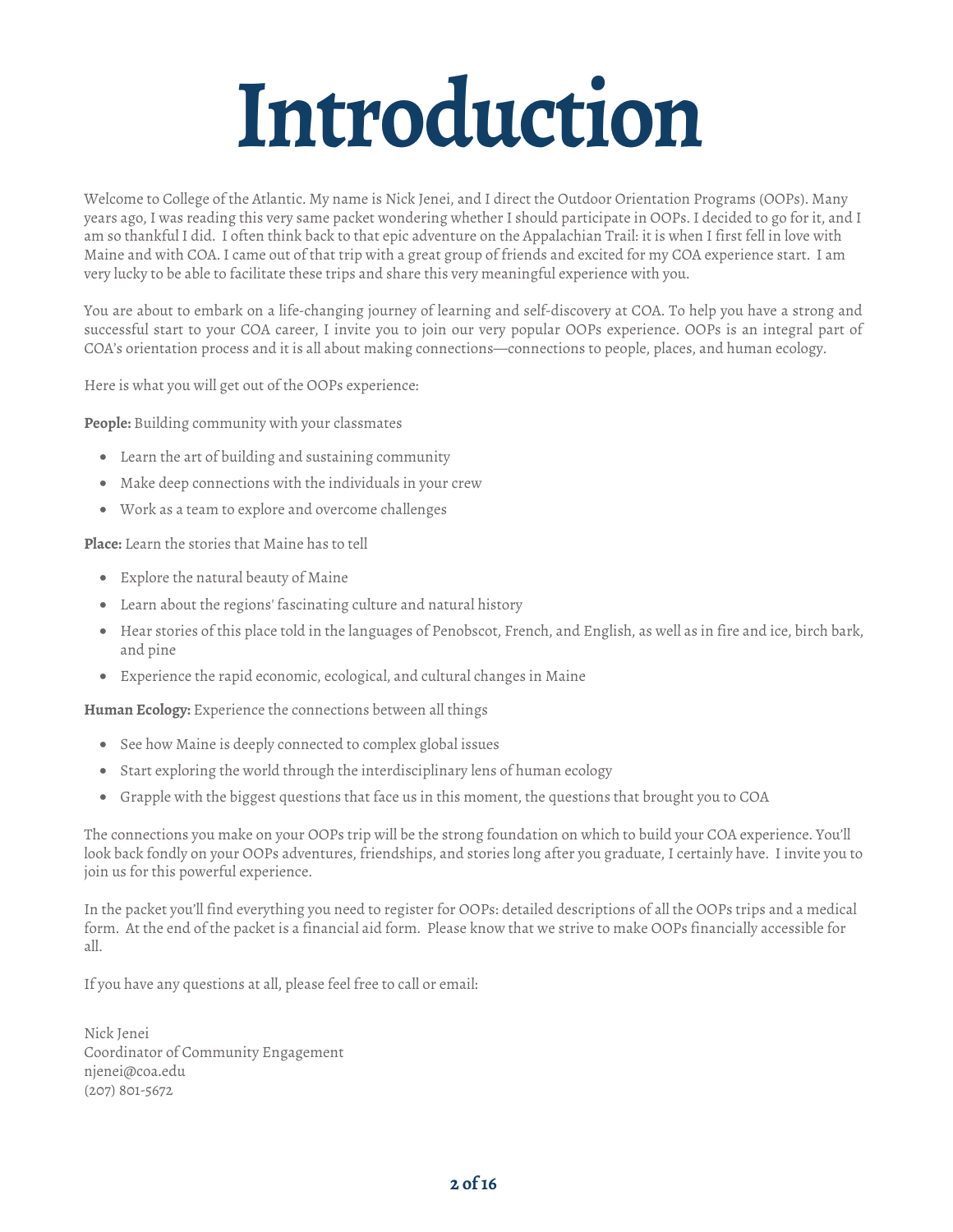## **Trip Descriptions**

If you have any questions about your personal level of fitness and want help determining an appropriate trip for you please be in touch with Nick Jenei. We can accommodate all levels of physical fitness and most medical and physical conditions.

#### **The Peaks of Baxter State Park**

**Type of activity:** Day hiking

**Exertion type:** Strenuous **Physical requirements:** You should be comfortable hiking up up to 15 miles (24km) a day and up very steep terrain **Accommodation:** Camping with well-maintained outhouses, no running water.

This trip is for people who are avid hikers and want to climb challenging trails up to the two biggest peaks in Baxter State Park: Mount Katahdin and Doubletop Mountain. The views from these mountains are of the magical, seemingly endless lakes, streams, and woods that make up our great state of Maine. You are going to see a lot of this beautiful park!

#### **Mount Desert Rock Research Station**

**Type of activity:** Various island life activities **Exertion type:** Moderate

**Physical requirements:** Though this trip is less physically demanding, the remoteness and small size of MDR, as well as the exposure to the elements, make this trip demanding in other ways.

**Accommodation:** MDR station house with bunk beds

This unique trip will take you to one of COA's satellite campuses on Mount Desert Rock (MDR), a remote, treeless island situated approximately 25 nautical miles south of MDI. Since the early 19th century, the island has had a light tower and various buildings to house light-keepers' families. In the 1950's the island was occupied by the United States Coast Guard but is now home to COA's Edward McC. Blair Marine Research Station. While on MDR you will learn to work and live as a team at a small research station. You will help collect data for an ongoing ecology research project, spend time watercoloring and creating art inspired by the natural history, go whale watching, and learn about the rich culture of Maine's islands.

#### **Sea Kayaking the Stonington Archipelago**

**Type of activity:** Sea kayaking

**Exertion type:** Moderate

**Physical requirements:** You should be comfortable paddling up to 6 hours in a kayak. Those with back problems should contact COA before signing up for this trip, as long periods in a kayak can exacerbate previous back conditions.

**Accommodation:** Camping. Due to the sensitive island ecologies, you will have to carry out all waste, including human, in a specially designed bag.

This trip offers a spectacular perspective on Maine's islands from absolute sea level. You will see how glaciers scoured out the striking, bare-granite valleys and ridges of Mount Desert Island around 18,000 years ago and shaped the distinct coastal landscape. You will depart from Stonington and explore the spectacular Stonington archipelago, a chain of almost one hundred small islands. You will camp on beautiful, protected islands rich in natural history and sensitive island ecology which are integral components of Maine's cultural heritage and island life.

#### **Discovering Downeast Maine**

**Type of activity:** flat ground walking, visiting museums **Exertion type:** Low **Physical requirements:** You should be comfortable walking up to 2 hours on fairly flat terrain. **Accommodation:** Cabins, with running water

Downeast Maine is the union of ocean, coastline, and inland wonders. The Wabanaki native Americans call this place the "Dawnland" and it is where the first rays of sunshine touch the U.S. This trip will explore the ancient stories that have shaped the region's iconic landscape and rich maritime culture. If you want to engage in a range of low-intensity activities and still enjoy Maine's beautiful scenery and history, then this is the perfect trip! The trip will start by exploring Downeast Maine's Ice Age trail and learning why Maine's geology is so important to its state fruit, blueberries. You will visit shell middens, museums, and archaeological wonders to uncover the stories of the Wabanaki who have lived in this region since the last glacier retreated some 12,000 years ago. With over 2,330 miles of coastline, you will discover iconic lighthouses and fisheries as well as hop out to some of Acadia National Park's remote trails on Isle au Haut and surrounding islands.

#### **Canoeing the W. Branch of the Penobscot River**

**Type of activity:** Canoeing **Exertion type:** Moderate **Physical requirements:** Appropriate for novice paddlers who can spend up to 6hrs in a canoe. **Accommodation:** Camping

The west branch of the Penobscot River is one of the routes Henry David Thoreau was led on by Wabanaki guides, and he chronicles it in his essays The Maine Woods. The 45-mile stretch runs from Old Roll Dam to Chesuncook Village. You will wind your way along the flat water river for the first three days, with a stop at Lobster Lake - a small lake with sand beaches and great swimming. In the last two days, you will paddle across Chesuncook Lake before heading back onto the river for the final day. You will paddle up to 9 miles a day.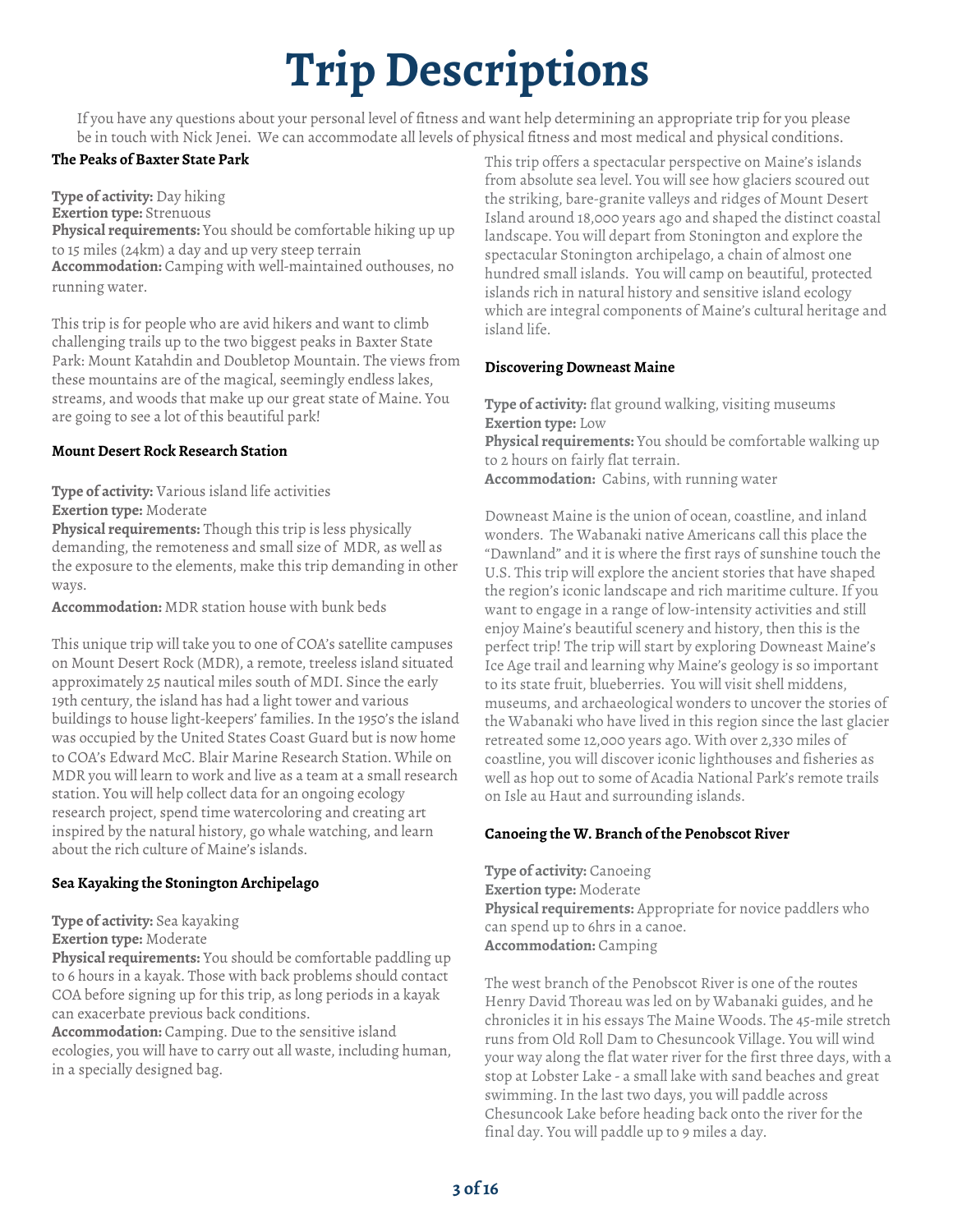### **(continued) OOPs Information**

#### **Canoeing the Debsconeag Lakes**

**Type of activity:** Canoeing and portaging (carrying canoes) **Exertion type:** Strenuous

**Physical requirements:** Appropriate for novice paddlers who can spend up to 6hrs in a canoe and have the strength to tandem-carry a canoe.

**Accommodation:** Camping

Debsconeag, meaning "carrying place," was named by the Wabanaki for the number of portage sites where they carried their canoes around lakes, rapids, and waterfalls. This is a perfect trip for students (with or without previous canoeing experience) interested in learning about the traditional skills that people have used to paddle and portage across Maine's most pristine lakes for centuries. As part of 50,000 acres of contiguous conservation lands, these magical lakes are home to a rich ecological diversity including pine martens, moose, bobcats, black bear, brook trout, and rare freshwater mussels. You will be camping at designated campsites along the sandy shores of the lakes nestled amongst 300-year-old trees in an ancient old-growth forest. One group will paddle clockwise across Pemadumcook Lake, portage across to Third Debsconeag Lake, hop across to Second Debsconeag Lake, portage across to First D. Lake and pull out at Omaha Beach, while the other group does the same route counterclockwise. You will paddle up to 10 miles a day and the longest portage is ~2 miles.

#### **Exploring Baxter State Park**

**Type of activity:** Day hiking, lake canoeing, (optional) hike up Mt. Katahdin (5,267'). **Exertion type:** Low/moderate **Physical requirements:** You should be comfortable hiking up to 3-4hrs a day over low-level terrain. **Accommodation:** Camping with well-maintained outhouses, no running water

Baxter State Park is the last true wilderness area in the Northeastern United States and one of the jewels of Maine's landscape. For students interested in being introduced to a variety of activities, including hiking and canoeing, Baxter State Park is a perfect trip. Participants will have the opportunity to explore the park on a variety of day-hikes, walking between 1-3 miles a day, and will spend one day canoeing on a calm lake. There is an optional hike up Maine's highest peak, Mount Katahdin. The group will base at drive-in campgrounds and will move from one side of the park to the other to give students greater access to the trails that criss-cross glacial ridges and bowls of the Park. In addition to wildlife, participants will witness dramatic topography that inspired generations of writers and painters.

#### **Backpacking the Appalachian Trail**

**Type of activity:** Multi-day backpacking

**Exertion type:** Strenuous

**Physical requirements:** You should either be experienced with multi-day backpacking or in very good physical condition. You must be able to carry up to a 40-pound (18kg) backpack for up to 10 miles (16 km) per day.

**Accommodation:** Camping

The trip is for two small groups that will hike from opposite ends of Maine's rugged 100-mile Wilderness, which is on the Appalachian Trail, and meet in the middle at The Hermitage - a section of incredible white pines declared a National Landscape in 1968. One group will head south to Monson and hike beside small ponds and lakes, including Little Wilson Falls. The other group will leave from Cooper Pond and hike over Little Boardman Mountain to prepare for a steady climb over White Cap Mountain (3,650'). The trail will drop down a side-trail into the deep walled canyons and waterfalls of Gulf Hagas. Both trips will witness dramatic scenery and majestic wildlife such as moose, eagles, and even bears.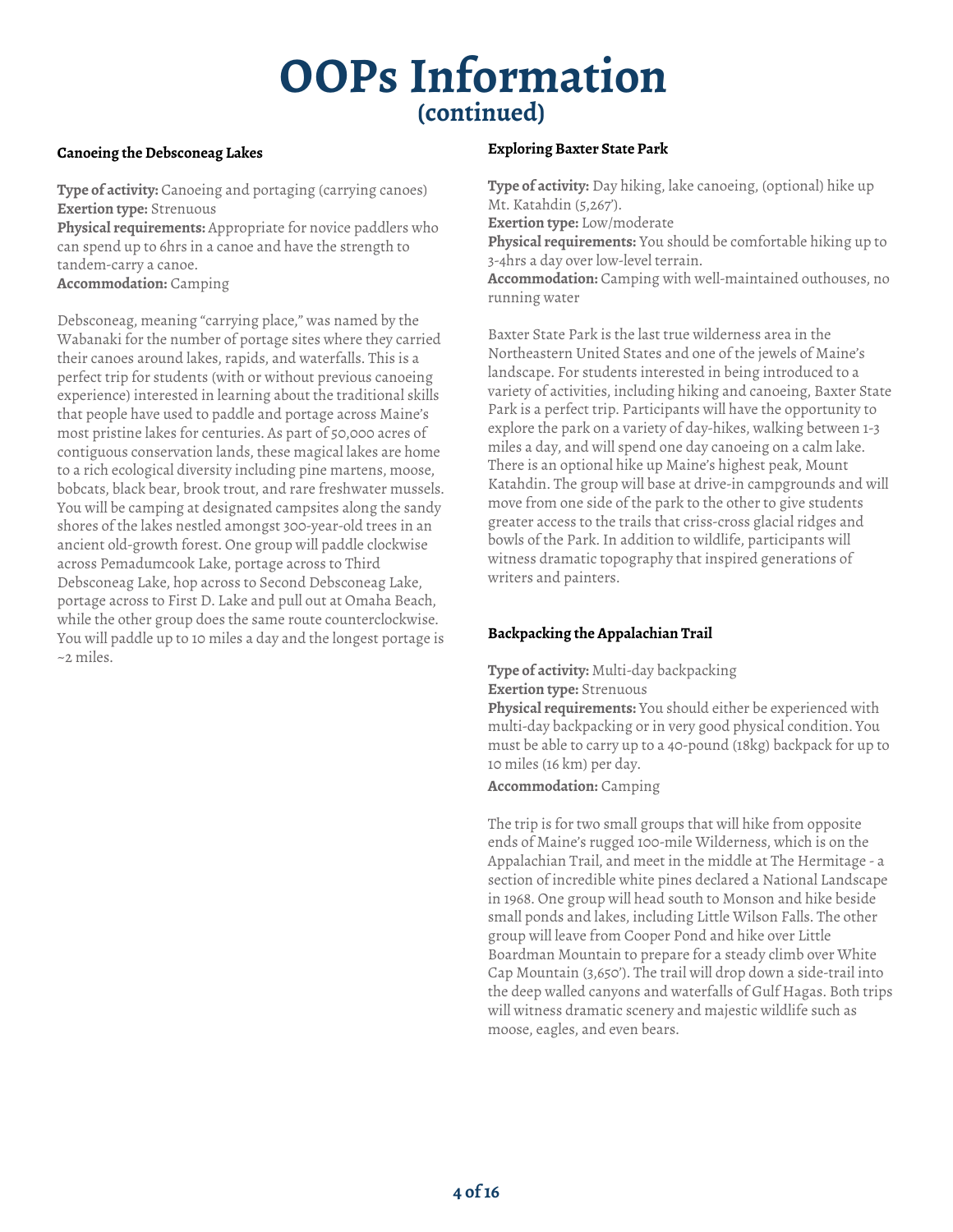### **(FAQs) OOPs Information**

#### **Food**

- Do I need to bring personal snacks?
	- o Your OOPs leaders will bring enough snacks for the entire group. However, if there is any lightweight, packable snack that you really like, bring it along. You could also bring some extra to share with the group as a little treat.
- I require a lot of calories during the day, will there be enough food? Will I get hungry?
	- o We plan trips making sure there will be plenty of food for everyone.
	- o If you are concerned about getting hungry during the trip, you can share this information with your OOPs leaders, either by writing it in the 'Registration and get to know you' section of this packet or by telling them in person when you meet them. It is useful information for them to have as they plan the trip menu.
- Will there be vegan options?
	- o Yes! We take dietary requirements and preferences very seriously. As long as you indicate clearly on your medical form then your trip leaders will design a menu to cater for all participant needs.
- What about food allergies?
	- o Don't worry! Trip leaders carefully read the allergy section of your medical forms and will plan the menu according to everybody's dietary restrictions. Be thorough when listing your allergies and you won't have anything to worry about.

#### **The Trips**

- Who is leading these trips?
	- o Students from sophomore through senior year who have trained for at least one year in wilderness leadership and first aid, through the COA Outing Club's Leadership Program.
- What does exertion level mean?
	- o The amount of physical and/or emotional effort required for the OOPs trip.
- Will I be able to canoe or kayak for 6 hours if I have never done it before?
	- o Yes! As long as you do not have any back problems and engage in regular physical exercise.
- How many people will be in my group?
	- o Between 6 12 depending on the type of trip.

#### **Other**

- Am I eligible for financial aid?
	- o We ask that all students contribute towards their OOPs trip; however, if there are financial barriers in your life that prevent you from paying the total cost then you are eligible for financial aid.
- How much financial aid can I get?
	- o Financial aid covers up to 100% of the OOPs trip cost, depending on your needs and eligibility.
- Why is OOPs not mandatory?
	- o We recognize that some students are unable to get to campus so early due to jobs, etc. The majority of students do go on an OOPs trip.
- Why are they off-campus?
	- o Our trips are intentionally off campus because we want you to experience community building, experience the culture of this place, experience human ecology in action. An off-campus experience, paired with a small group size creates the perfect environment to experience these things.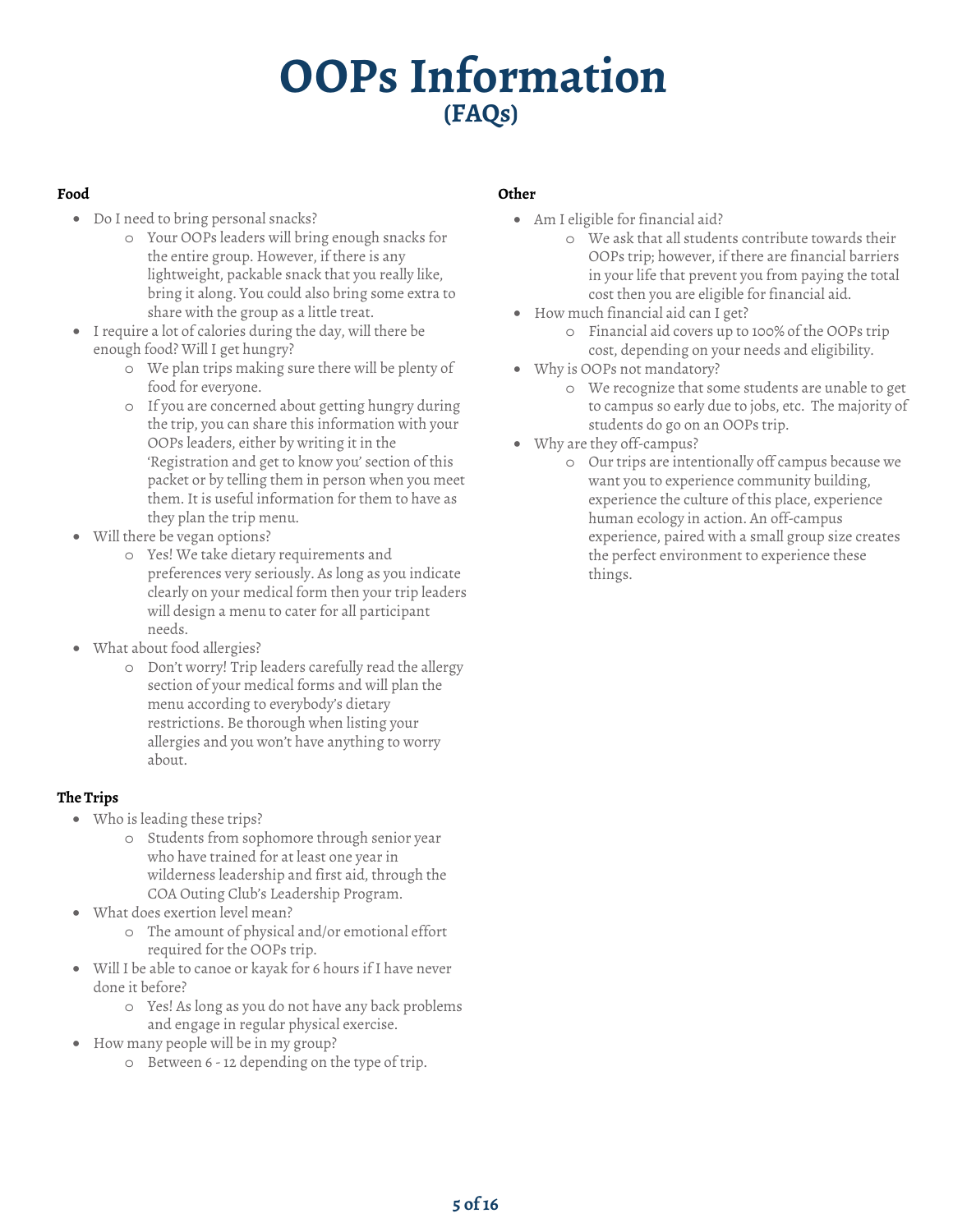### **Important Dates**

**June 1: All OOPs registration documents and payment due End of July: OOPs trip assignments given August 28: OOPs participants arrive at COA between 12:00pm and 2:00pm August 29: OOPs trips depart early morning September 3: OOPs trips return September 4-9: On-campus orientation September** *9***: Convocation September 12: Classes begin**

#### **Cost**

In order to cover the cost of food, equipment, and transportation, we require a **program fee of \$470**. This can be paid online at coa.edu/accepted, by enclosing a check via postal mail, or by calling the Admission Office with a credit card (800-528-0025).

Because we place significant importance on the OOPs experience, we have created a limited financial aid pool within the program to make this opportunity economically accessible to all. Any student requiring financial support for OOPs should fill out the financial aid portion of the application.

#### **Contacts**

Students who have questions regarding the OOPs trip can contact Nick Jenei, Director of the Outdoor Orientation Program, at njenei@coa.edu or by phone +1 (207) 801-5672.

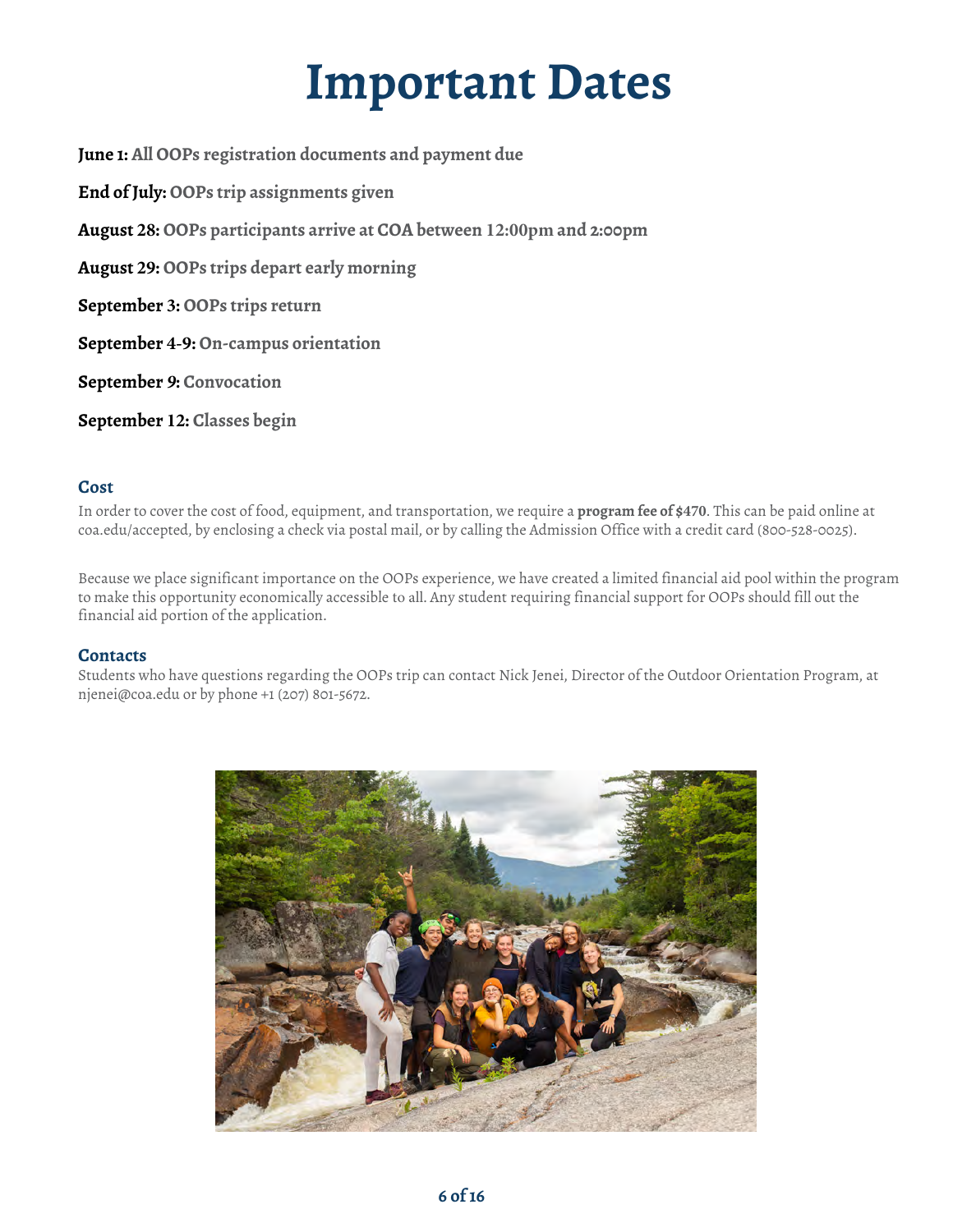## **Trip Registration**

For office use only. App rec'd Payment Release Med-Form Follow-up

All forms and payment should be submitted by **June 1**. The \$470 fee can be paid online at coa.edu/accepted, by enclosing a check via postal mail, or by calling the Admission Office with a credit card (800-528-0025).

| College of the Atlantic           |  |
|-----------------------------------|--|
|                                   |  |
| 105 Eden Street                   |  |
| Bar Harbor, ME 04609              |  |
| lblack@coa.edu, fax: 207-288-4126 |  |

#### **SUMMER ADDRESS** (if different)

| Name           | Name                     |  |
|----------------|--------------------------|--|
| Address        | Summer Address           |  |
| Apt#           | Apt#                     |  |
| City/State/Zip | City/State/Zip           |  |
| Primary Phone  | Summer Phone             |  |
| Cell Phone     | Use Summer Address Until |  |
| Email          |                          |  |

Do you have a physical disability that would require a reasonable accommodation under the Americans with Disabilities Act (ADA)?

 $Yes$   $No$ 

Pos

PRIMARY ADDRESS

If your answer was yes to the previous question, we will require current documentation from a physician stating either the extent of the disability or the medical condition. This should include a specific diagnosis and recommendations. If you would prefer to send these under separate, more confidential cover, please address them to Nick Jenei, Coordinator of Community Engagement.

In order to contribute to a safe, inclusive group experience, all the OOPs Trips are substance-free (including tobacco). In the event that a participant is found to be using alcohol or other drugs (whether of legal age or not), they may be immediately removed from a trip and processed through the College's Judiciary Hearing process. If you are unsure that you can go through this experience substance-free, please think seriously about not registering for this experience.

I am registering for the OOPs having read and understood the expectations supplied in this and other materials. I also affirm that the information I am providing is true.

|                                                                                                                                                                                                                                | Date of Birth $\_\_\_\_\_\_\_\_\_\_\_\$ |
|--------------------------------------------------------------------------------------------------------------------------------------------------------------------------------------------------------------------------------|-----------------------------------------|
|                                                                                                                                                                                                                                | Date $\sqrt{2}$                         |
| Parent or Guardian's Name Lawrence and the control of the control of the control of the control of the control of the control of the control of the control of the control of the control of the control of the control of the |                                         |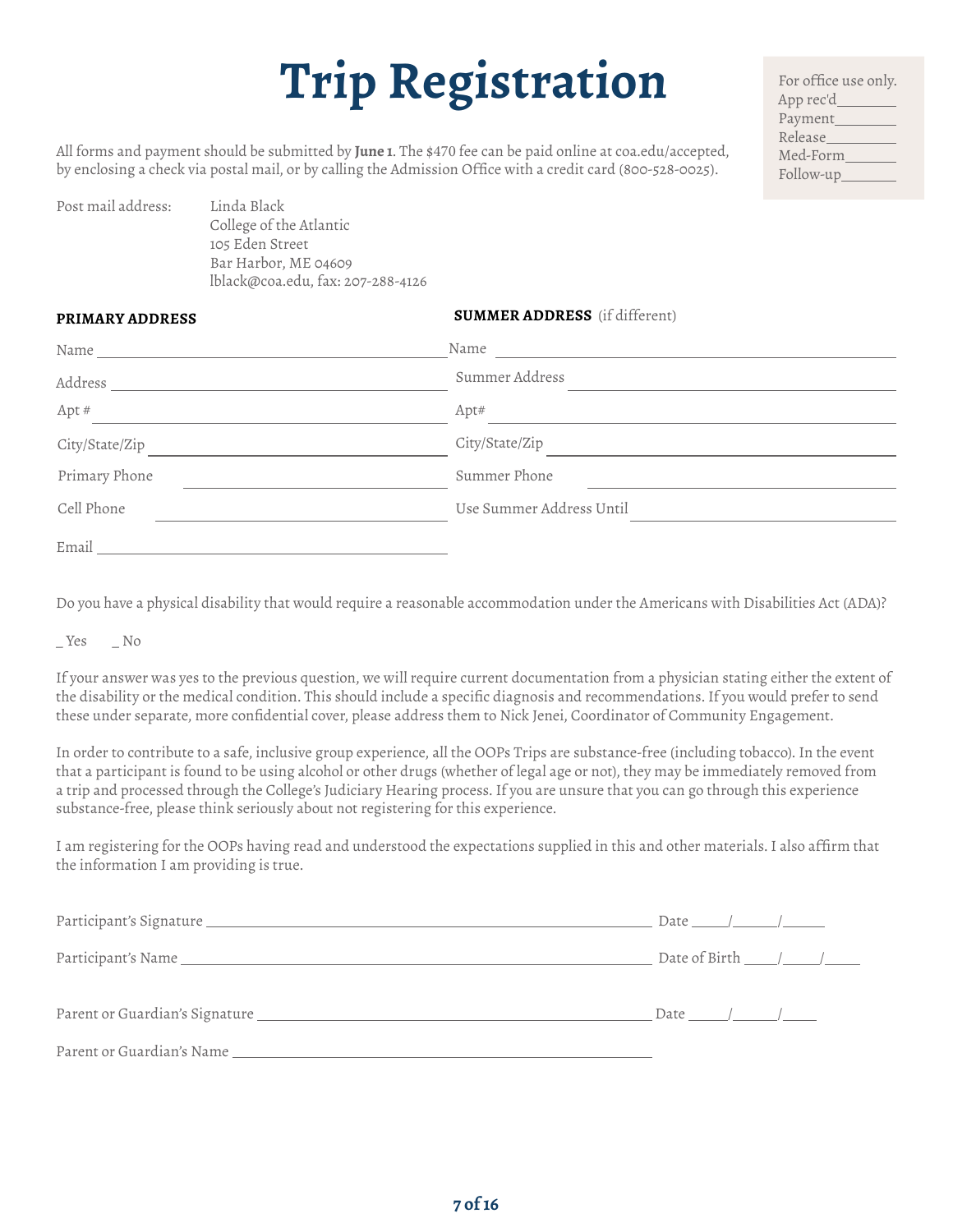### **Trip Registration (continued)**

The following questions are very helpful for trip placement. There are OOPs trips for every fitness level and range of comfort in the outdoors. We want to give you the opportunity to challenge yourself and try new experiences, but not to put you in a situation in which you are unhappy.

#### **Exercise Frequency**

How would you describe how frequently you exercise?

- \_ Exercise is abhorrent to my very soul. I break out in hives when anyone mentions it.
- \_ I intend to exercise... but rarely put my intention into practice.
- \_ I lead an active lifestyle.
- \_ I exercise every day.
- \_ I am ready to climb up Mt Everest.

#### **Physical Condition**

How would you describe your physical fitness level?

\_ Below Average \_ Average \_ Above Average

Do you get out of breath walking up a flight of stairs?

Please describe the physical and/or outdoor activities that you do often. (ie running, sports teams, hiking)

#### **Getting to know you**

Do you have a favorite snack?

Do you have previous outdoor or team experience? If so, what was it? How did you like it?

When you are working in a group, what role do you normally take? (ie. the joker, leader, motivator, team player etc.)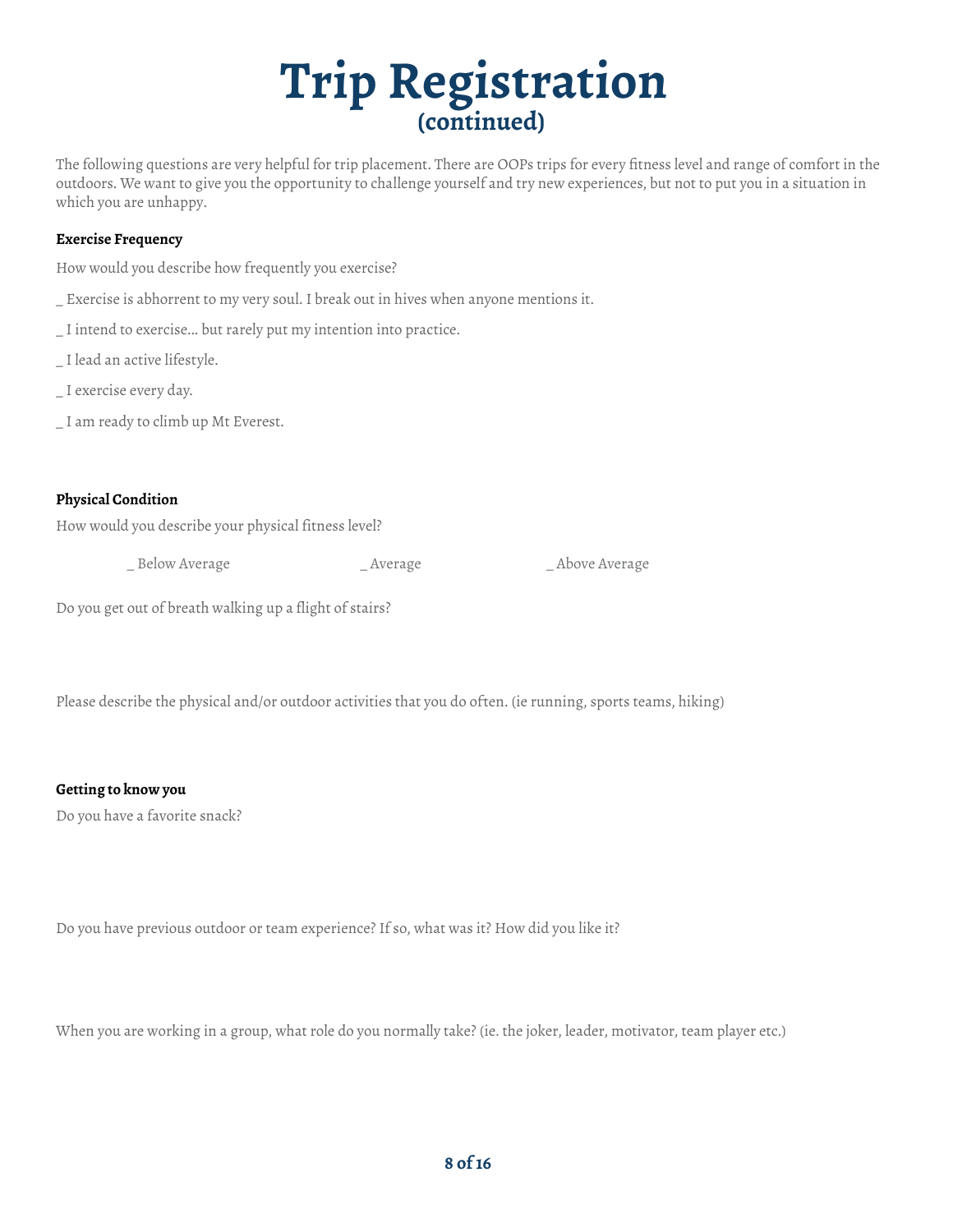### **Trip Registration (continued)**

What are you hoping to get out of the OOPs experience?

What are you most nervous about?

#### **Tents**

Each year we rely on students bringing tents to make these trips work! Do you have a tent that you would be willing to bring on OOPs?

If so, how many people does it sleep?

Would you be willing to loan it to a trip that you are not on?

If there is anything else that you would like us to know about yourself, please use the following space to explain.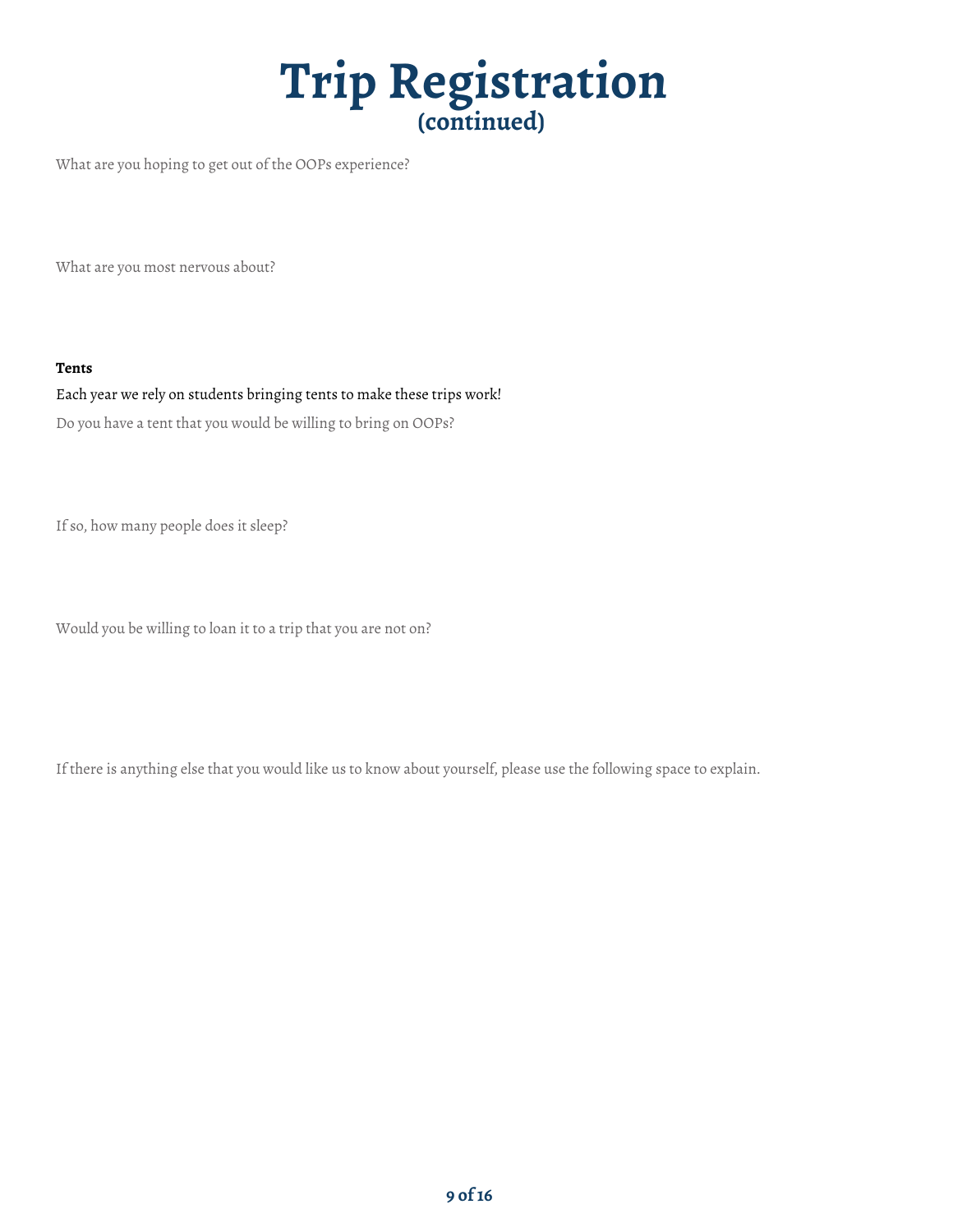### **Trip Registration (continued)**

#### **Previous Experience**

With the exception of *Backpacking the Appalachian Trail,* and *the Peaks of Baxter State Park.* our trips presume little or no experience. We encourage you to try an activity that, perhaps, you have barely tried before. Just because you haven't done something before will not necessarily eliminate you from the trip; we encourage you to be honest.

The following information is useful to us so we can assess whether a trip will be a good fit for you without over-challenging the leaders or other participants. Please indicate level in all categories:

| Swimming:                                                                          |                                                                   |                |                                                                                                                                    |
|------------------------------------------------------------------------------------|-------------------------------------------------------------------|----------------|------------------------------------------------------------------------------------------------------------------------------------|
| _strong swimmer                                                                    | _ average                                                         | _ weak         | _ do not swim                                                                                                                      |
| Flatwater Canoeing (total accumulated experience)                                  |                                                                   |                |                                                                                                                                    |
| months                                                                             | weeks                                                             | $_$ days       | never paddled before                                                                                                               |
| Whitewater Canoeing (total accumulated experience)                                 |                                                                   |                |                                                                                                                                    |
| $\_$ months                                                                        | weeks                                                             | $=$ days       | $\_$ never paddled before                                                                                                          |
| Backpacking Experience (longest continuous trip)                                   |                                                                   |                |                                                                                                                                    |
| months                                                                             | weeks                                                             | $\dots$ days   | _ never backpacked before                                                                                                          |
| <b>Camping Experience</b> (longest continuous trip)                                |                                                                   |                |                                                                                                                                    |
| $-10+ days$                                                                        | $-$ 4–7 days                                                      | $\_1 - 4$ days | _ never camped before                                                                                                              |
| Sea Kayaking (total accumulated experience)                                        |                                                                   |                |                                                                                                                                    |
| $\_$ months                                                                        | _weeks                                                            | days           | _ never sea kayaked before                                                                                                         |
|                                                                                    | trip descriptions can be found in the beginning of this document. |                |                                                                                                                                    |
| <b>Trip Preferences</b>                                                            |                                                                   |                |                                                                                                                                    |
| participants, weather, or other circumstances.)                                    |                                                                   |                | Please number your trip choices in order of preference, "1" being highest: (We reserve the right to modify any trip as required by |
| <b>Low intensity trips:</b> Exploring Baxter State Park Discovering Downeast Maine |                                                                   |                | ___ Mount Desert Rock                                                                                                              |
|                                                                                    |                                                                   |                | Moderate intensity trips: __Canoeing the W. Branch of the Penobscot ___Sea Kayaking the Stonington Archipelago                     |
| <b>Strenuous intensity trips:</b>                                                  |                                                                   |                |                                                                                                                                    |
|                                                                                    | Canoeing the Debsconeag Lakes                                     |                |                                                                                                                                    |

All trips cost \$470/participant. A 50% refund will be given until August 1; after that date, no refunds will be given. Financial aid is available. Contact Nick Jenei at njenei@coa.edu with any and all questions. Group sizes range from 6–12 people.

#### **Final Details**

- Registration and payment are due June 1, 2022.
- Technology and substances are not allowed on OOPs trips. This includes tablets, computers, cell phones, alcohol, drugs, cigarettes, etc.
- We reserve the right to modify any trip as required by participants, weather, water levels, or other unexpected circumstances.

#### **10 of 16**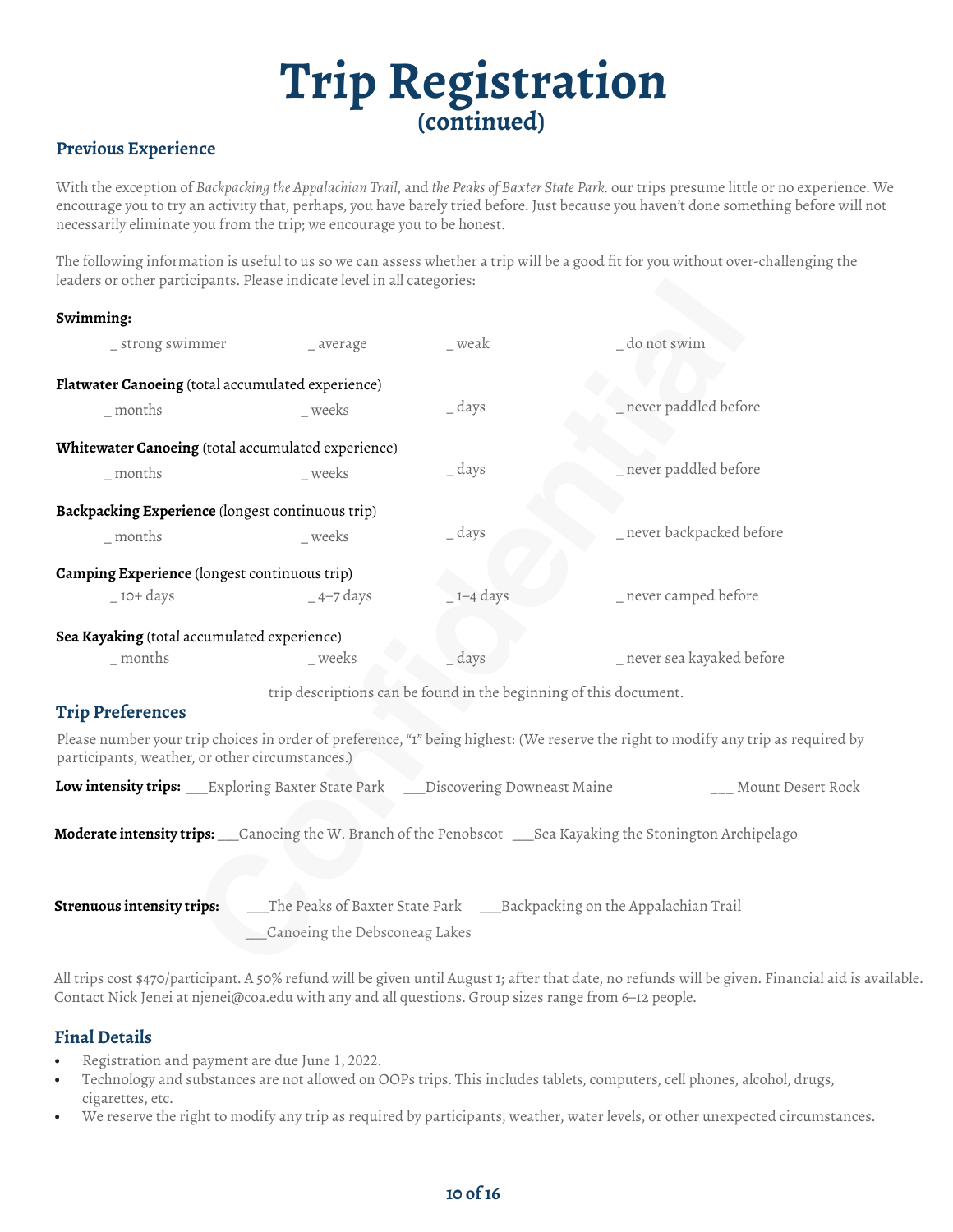## **Participant Medical Record**

To be completed by the applicant. Applicants are strongly encouraged to review this questionnaire with their primary physician.

#### **PART 1: APPLICANT GENERAL INFORMATION**

| For office use only. |  |
|----------------------|--|
| Rec'd_               |  |
| Approval             |  |

|                                                                                                                                       | Participant                                                                                              |
|---------------------------------------------------------------------------------------------------------------------------------------|----------------------------------------------------------------------------------------------------------|
| Name                                                                                                                                  | Evening Telephone                                                                                        |
| Gender                                                                                                                                | Cell Phone                                                                                               |
| Age at Course Start<br>$D.O.B.$ $\angle$                                                                                              | Fax                                                                                                      |
| Daytime Telephone                                                                                                                     | Email                                                                                                    |
| Parent/Guardian 1                                                                                                                     | Parent/Guardian 2                                                                                        |
| Name                                                                                                                                  | Name                                                                                                     |
| Relationship                                                                                                                          | Relationship                                                                                             |
| Address                                                                                                                               | Address                                                                                                  |
| City/State/Zip<br><u> 1980 - Jan Sterling von Berger von Berger von Berger von Berger von Berger von Berger von Berger von Berger</u> | City/State/Zip                                                                                           |
| Occupation<br>and the state of the state of the state of the state of the state of the state of the state of the state of the         | Occupation                                                                                               |
| Phone<br><u> 1989 - Johann John Stein, markin fan it ferskearre fan it ferskearre fan it ferskearre fan it ferskearre fan</u>         | Phone<br>the contract of the contract of the contract of the contract of the contract of the contract of |
| Alternative Phone                                                                                                                     | Alternative Phone                                                                                        |
| Email                                                                                                                                 | Email                                                                                                    |
| Emergency Contact (not parent/guardian)                                                                                               | Family Physician                                                                                         |
| Name<br><u> 1989 - Johann Stein, mars et al. 1989 - Ann an t-</u>                                                                     | Name                                                                                                     |
| Relationship                                                                                                                          | Phone                                                                                                    |
| Cell Phone<br><u> 1980 - Johann Barbara, martxa alemaniar politik (</u>                                                               | Fax                                                                                                      |
| Alternative Phone                                                                                                                     | Email                                                                                                    |

#### **Insurance information**

Each participant is responsible for any medical expenses and should by covered by his/her own illness and accident insurance. Please attach a photocopy of both the front and back of your insurance card.

| These questions must be answered for our record. | Do you have insurance?<br>Yes<br>No |
|--------------------------------------------------|-------------------------------------|
| Insurance Company                                | Policy/Certificate #                |
| Prescription Plan #                              | Phone                               |

Signature Required

Consent is hereby given for the applicant to attend a College of the Atlantic (COA) program and permission is given for any emergency anesthesia, operation, hospitalization or other treatment which may become necessary. All information will remain confidential. You should know that over the years, many students with a variety of medical/psychological difficulties have successfully completed our programs, but we must be aware of these conditions. Failure to disclose such information could result in serious harm to you and your fellow students.

If you arrive at the start of a program with a pre-existing condition or injury which has not been indicated on your medical form and you are subsequently forced to leave the program because of that condition, you will be charged an evacuation fee and will not receive a refund.

| Participant's Signature        | Date |  |                            |
|--------------------------------|------|--|----------------------------|
| Parent or Guardian's Signature |      |  | Date $\sqrt{1}$ $\sqrt{1}$ |
|                                |      |  |                            |

*This document has been edited for College of the Atlantic purposes and is used by permission of Wilderness Medical Associates, Inc. 2001*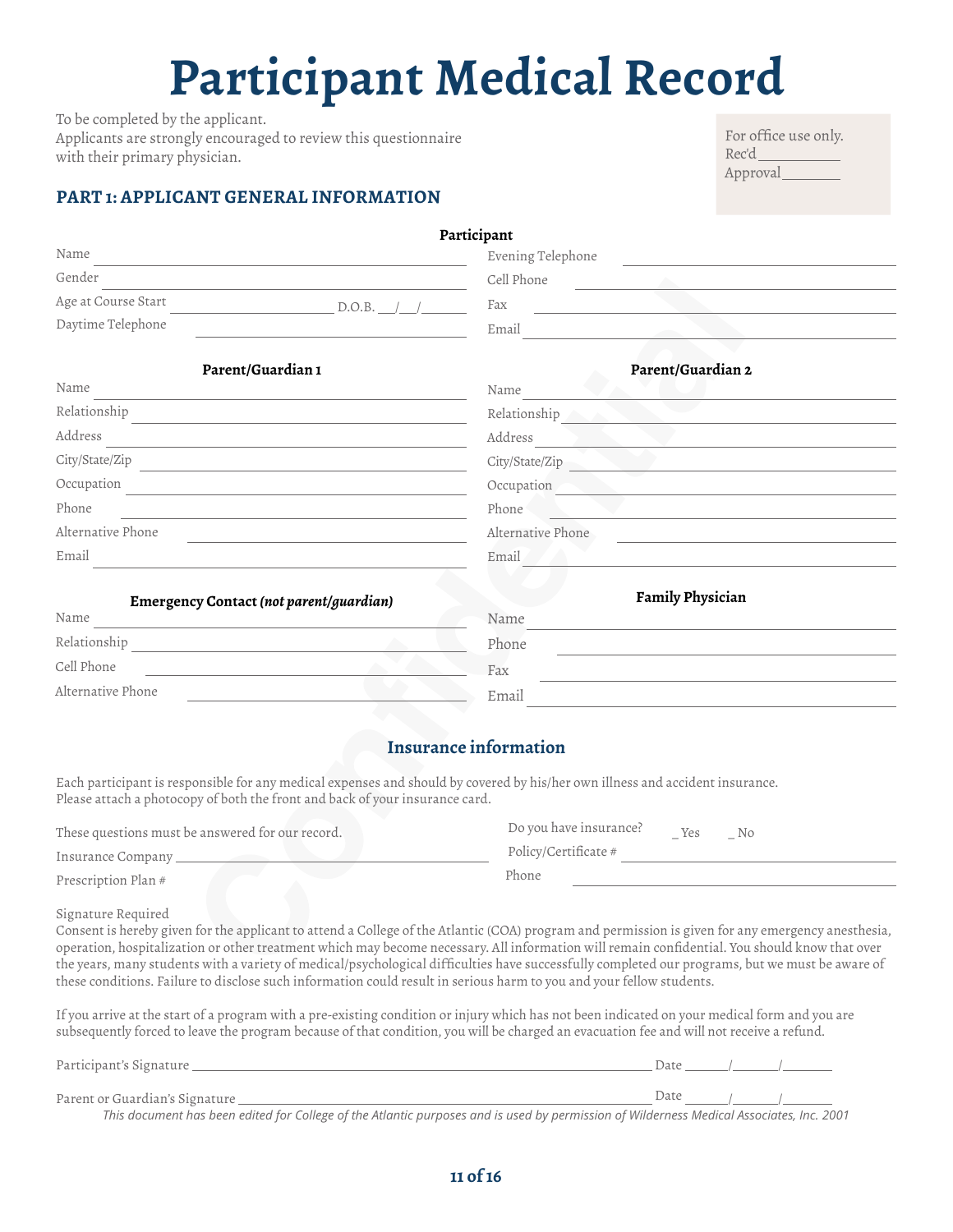#### **PART 2: APPLICANT HISTORY OF PAST AND PRESENT MEDICAL CONDITIONS**

#### **A. Conditions and Symptoms (please fill in every blank)**

|              | Y/N |                                              |    |                      |    |                         |                                             |  |
|--------------|-----|----------------------------------------------|----|----------------------|----|-------------------------|---------------------------------------------|--|
| 1            |     | High Blood Pressure                          | 24 | Frostbite            | 47 |                         | Ankle Problems                              |  |
| $\mathbf{2}$ |     | Heart Diease                                 | 25 | Circulation Problems | 48 |                         | Leg Problems                                |  |
| 3            |     | Heart Murmur                                 | 26 | Bed-wetting          | 49 |                         | Feet Problems                               |  |
| 4            |     | Irregular Heart beat                         | 27 | Headaches            | 50 |                         | Currently Pregnant                          |  |
| 5            |     | Family History of Heart Diease               | 28 | Head Injury          | 51 |                         | Medical Equipment                           |  |
| 6            |     | Tuberculosis                                 | 29 | Stomach Ulcers       | 52 |                         | Learning Disability                         |  |
| 7            |     | Recent Exposure to TB                        | 30 | Intestinal Problems  | 53 |                         | <b>Special Diet</b>                         |  |
| 8            |     | Positive TB Test                             | 31 | Heatstroke           | 54 |                         | Unexpected Weight Loss                      |  |
| 9            |     | Active Hepatitis                             | 32 | Bladder Infection    | 55 |                         | Other                                       |  |
| 10           |     | History of Hepatitis                         | 33 | Difficulty Urinating |    |                         | Do you currently or regularly have any of   |  |
| 11           |     | Seizure Disorder/Epilepsy                    | 34 | Kidney Problems      |    | the following symptoms? |                                             |  |
| 12           |     | Seizure within past year                     | 35 | Thyroid Problems     | 56 |                         | Chest Pain/ Pressure                        |  |
| 13           |     | <b>Bleeding Disorder</b>                     | 36 | Endocrine Problems   | 57 |                         | <b>Heart Palpitations</b>                   |  |
| 14           |     | Blood Disorder/<br>Anemia /Sickle Cell Trait | 37 | Hearing Problems     | 58 |                         | Intolerance to Warm or Cold<br>Temperatures |  |
| 15           |     | Chronic Cough                                | 38 | Vision Impairment    | 59 |                         | Unexplained Sweating                        |  |
| 16           |     | Recurrent Lung Infections                    | 39 | Motion Sickness      | 60 |                         | <b>Frequent Dizziness</b>                   |  |
| 17           |     | Asthma                                       | 40 | Sleep Walking        | 61 |                         | Frequent Fainting                           |  |
| 18           |     | Diabetes                                     | 41 | Broken Bones         | 62 |                         | Heartburn                                   |  |
| 19           |     | Hypoglycemia (blood sugar)                   | 42 | Neck Problems        | 63 |                         | Muscle Cramps                               |  |
| 20           |     | Anorexia Nervosa                             | 43 | <b>Back Problems</b> | 64 |                         | Frequent Shortness of Breath                |  |
| 21           |     | Bulimia                                      | 44 | Arm Problems         | 65 |                         | PMS/ Menstrual Problems                     |  |
| 22           |     | Cancer                                       | 45 | Shoulder Problems    | 66 |                         | Other                                       |  |
| $23\,$       |     | Skin Problem                                 | 46 | Knee Problems        |    |                         |                                             |  |

If you have answered "yes" to any of the above items, or have a condition that does not appear on this list, please use the bottom and the back of this page to explain. Please include the following:

- Specific symptoms that are occurring
- How often symptoms/condition occurs
- How symptom/condition restricts your activity in any way, including your ability to run, lift, and climb
- How long your symptom/condition lasts
- Date of your last occurrence
- How you care for the symptom/condition

Do you menstruate? yes no

*This document has been edited for College of the Atlantic purposes and is used by permission of Wilderness Medical Associates, Inc. 2001*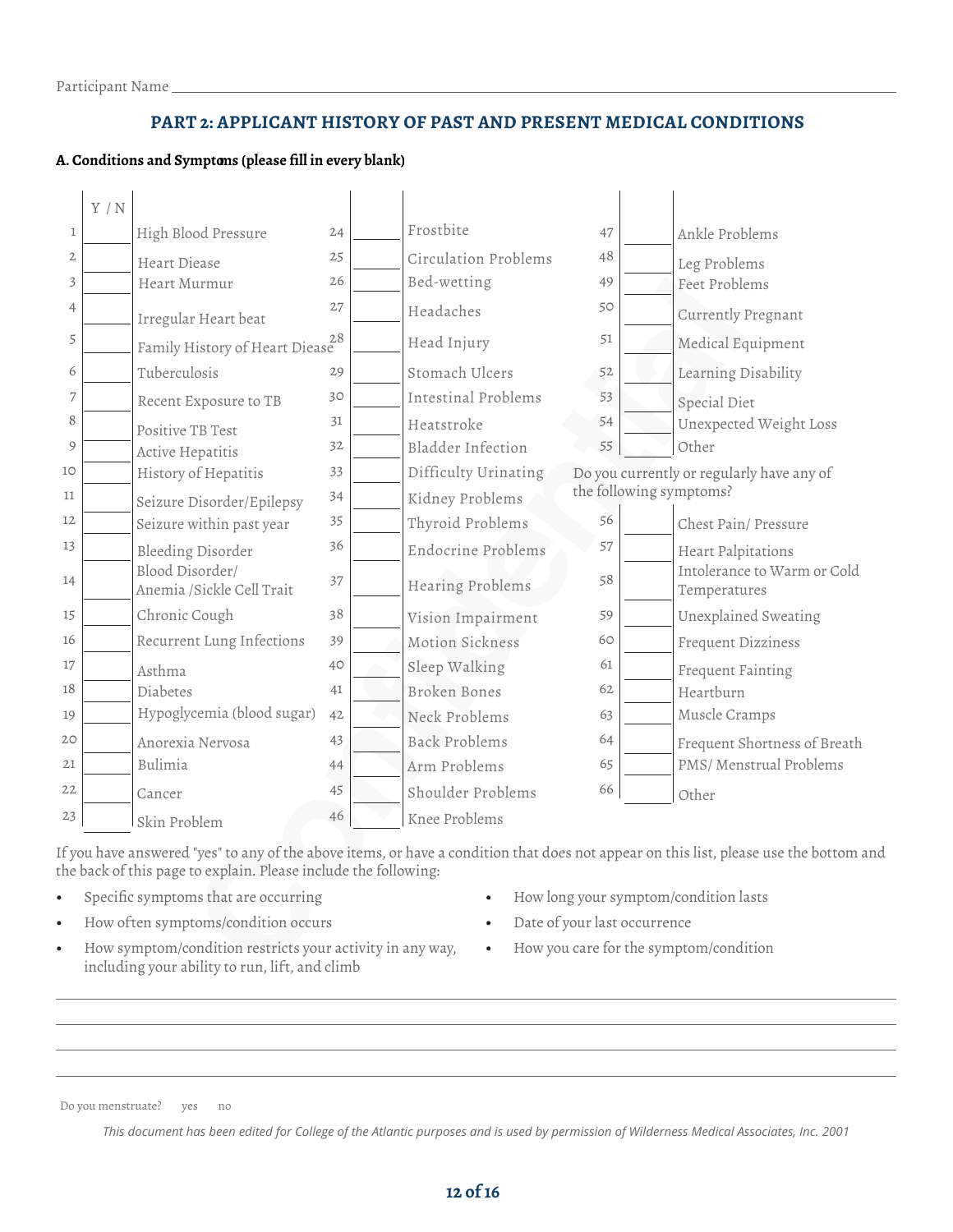#### **B. Allergies (including allergies to medicines, foods, insect bites/stings, etc.)**

| if applicant has no known allergies<br>Please check here |             |                              |  |  |  |  |  |
|----------------------------------------------------------|-------------|------------------------------|--|--|--|--|--|
| Allergy (list below)                                     | Reaction(s) | Medication Required (if any) |  |  |  |  |  |
|                                                          |             |                              |  |  |  |  |  |
|                                                          |             |                              |  |  |  |  |  |
|                                                          |             |                              |  |  |  |  |  |
|                                                          |             |                              |  |  |  |  |  |

Note: If you experience systemic allergic reactions that require the use of an EPI-pen or ANA-Kit, please consult your physician about bringing two doses with you on a trip; one dose will be held by a trip leader in the First-Aid kit.

#### **C. Medications You are Currently Taking** *(if psychiatric medication, please list any taken within the past two months)*

Please check here \_\_\_\_\_\_\_\_ if applicant has no medications

| Medication (list below) | Taken for<br>(Symptom/Condition) | Dosage<br>(size/frequency) | Date Started | Current Side Effects (if any) |
|-------------------------|----------------------------------|----------------------------|--------------|-------------------------------|
|                         |                                  |                            |              |                               |
|                         |                                  |                            |              |                               |
|                         |                                  |                            |              |                               |
|                         |                                  |                            |              |                               |
|                         |                                  |                            |              |                               |

Note: If you are on a trip and currently taking a medication, bring double amounts in separate, non-breakable, waterproof containers, along with the dosage instructions; one dose will be held by the trip leader in the First-Aid kit.

#### **D. Immunization and Physicals**

College of the Atlantic recommends all participants have a current tetanus immunization (within 10 years). Please contact the Registrar's Office for a list of all required immunizations. College of the Atlantic does not require physicals.

#### **E. Blood Pressure (must be taken within 6 months of course start)**

Blood Pressure / Date / /

If BP is over 150/90, please take a second reading:

| Blood Pressure |  | Date |  |
|----------------|--|------|--|
|----------------|--|------|--|

#### **F. Hospitalizations/Emergencies/Urgent Care**

Please check here if applicant has not been hospitalized, had an health emergency or received urgent care within the past two years

| Date of Visit/Admittance | Reason | Length of Stay |
|--------------------------|--------|----------------|
|                          |        |                |
|                          |        |                |
|                          |        |                |
|                          |        |                |

This document has been edited for College of the Atlantic purposes and is used by permission of Wilderness Medical Associates, Inc. 2001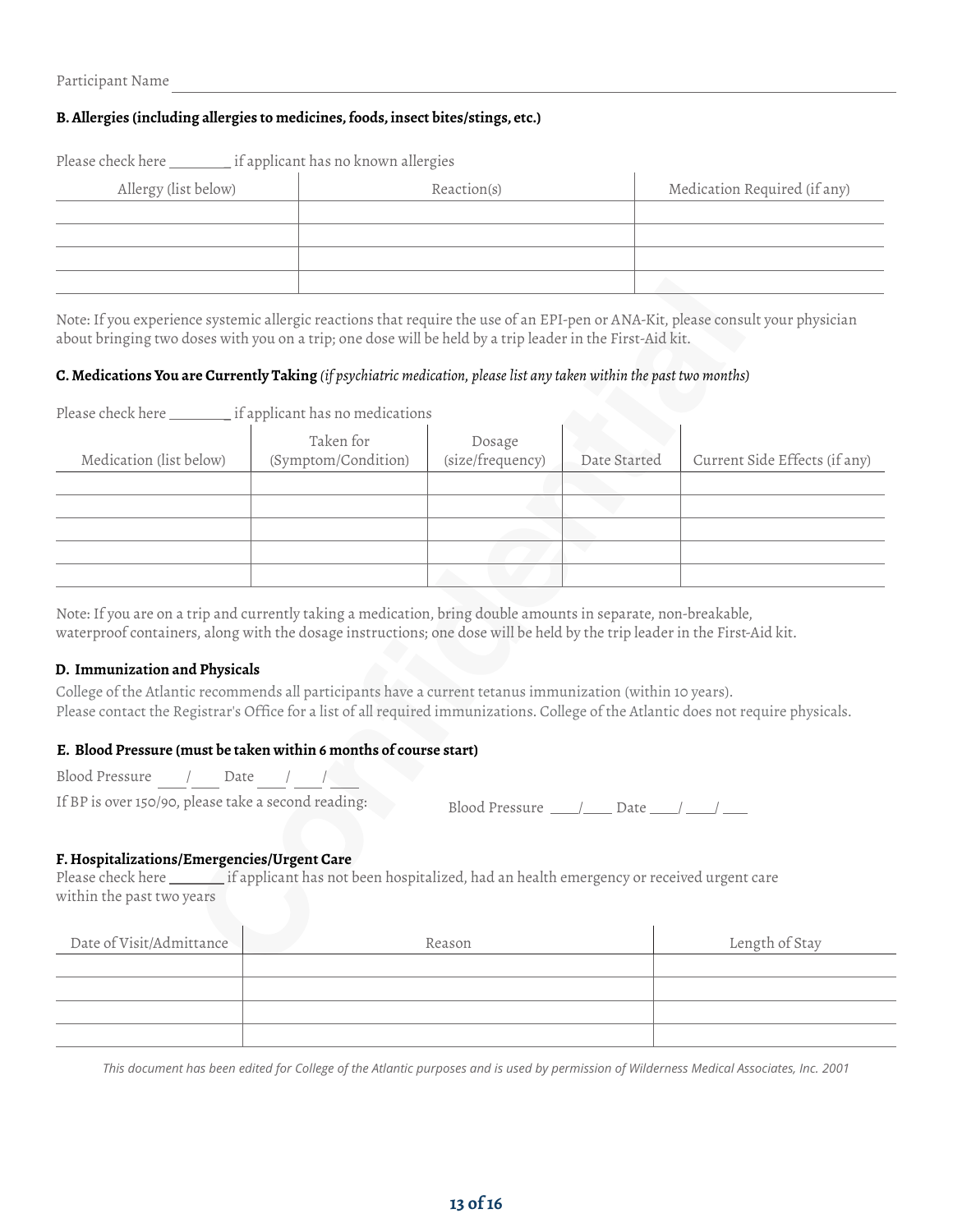|                                                                                                                                                                                                                                   | Failucipalitivality to the control of the control of the control of the control of the control of the control o |                                                                                                 |                            |   |
|-----------------------------------------------------------------------------------------------------------------------------------------------------------------------------------------------------------------------------------|-----------------------------------------------------------------------------------------------------------------|-------------------------------------------------------------------------------------------------|----------------------------|---|
|                                                                                                                                                                                                                                   |                                                                                                                 | G. Personal/Counseling History (please answer with regards to the past two years)               |                            |   |
| Have you been in counseling with a psychiatrist, psychologist, guidance counselor, or other counselor?                                                                                                                            |                                                                                                                 |                                                                                                 |                            | N |
|                                                                                                                                                                                                                                   |                                                                                                                 |                                                                                                 |                            |   |
| Are you currently in counseling or treatment with a counselor, psychiatrist, psychologist, or prescribing physician?                                                                                                              |                                                                                                                 |                                                                                                 |                            |   |
| Have you arranged a release of information with your counselor and/or prescribing physician so we may contact them<br>for further information? (This would be used to define your ability to participate in COA sponsored trips.) |                                                                                                                 |                                                                                                 |                            |   |
|                                                                                                                                                                                                                                   |                                                                                                                 | Please check the appropriate responses that indicate the reason(s) for counseling:              |                            |   |
| _Academic/Career ______ Divorce                                                                                                                                                                                                   |                                                                                                                 | _ Family Issues                                                                                 | _Maintenance of Medication |   |
|                                                                                                                                                                                                                                   |                                                                                                                 |                                                                                                 | _ Suicidality              |   |
|                                                                                                                                                                                                                                   | _Bereavement/Grief ________ _Other (Please Explain)                                                             |                                                                                                 |                            |   |
|                                                                                                                                                                                                                                   |                                                                                                                 |                                                                                                 |                            |   |
|                                                                                                                                                                                                                                   |                                                                                                                 | $\text{Fax}$ and $\text{Fax}$ are the set of $\text{Fax}$                                       | Email                      |   |
|                                                                                                                                                                                                                                   |                                                                                                                 | Please use the following spaces to list any psychological problems that are current or ongoing. |                            |   |

#### **H. Life Style and Trip Expectations**

Participant Name

In order to contribute to a safe, inclusive group experience, all College of the Atlantic trips are substance-free (including tobacco). In the event that a participant is found to be using alcohol or other drugs (whether of legal age or not), they may be immediately removed from a trip and processed through the college's Judicial Hearing process. If you are unsure you can go through an experience substance-free, please think seriously about not registering for the experience.

#### **I. Current Exercise Activity and Physical Limitations (needed as important trip assessment tool)**

Please list the activities you engage in daily or weekly which indicate your current fitness level. Be sure to include activities such as walking a pet, mowing the lawn, or after school activities like playing basketball or skateboarding.

| Activity (list below) | Frequency | Approximate time/distance |
|-----------------------|-----------|---------------------------|
|                       |           |                           |
|                       |           |                           |
|                       |           |                           |
|                       |           |                           |
|                       |           |                           |

Please use the back of this page to disclose any physical limitations you may have.

Note: You will be expected to engage in rigorous physical activity during your COA OOPs experience. It is vital that you start (or continue) a conditioning regimen in preparation for the program.

| J. Swimming Ability (please check one): | Non-Swimmer    | Cannot swim more than 100 yards  |          | _Moderate Swimmer |
|-----------------------------------------|----------------|----------------------------------|----------|-------------------|
|                                         | Strong Swimmer | _ Current Lifesaving Certificate |          |                   |
| K. Food Preferences (please check one): | Vegan          | Vegetarian                       | Omnivore |                   |

This document has been edited for College of the Atlantic purposes and is used by permission of Wilderness Medical Associates, Inc. 2001

#### **14 of 16**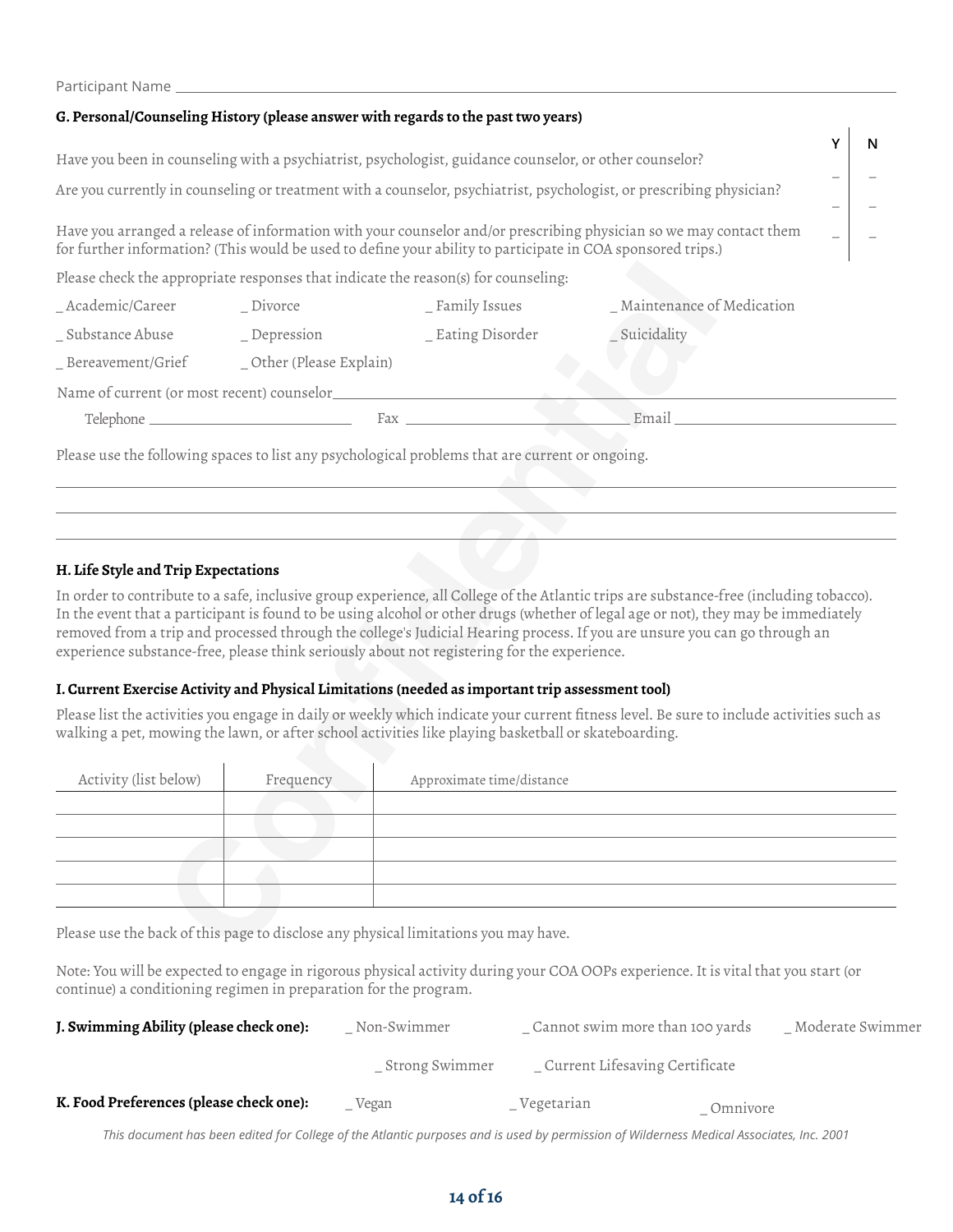## **Release & Indemnification of all Claims**

#### **Please complete this form and return it with your OOPs Registration and Medical Form.** (Due June 1)

#### THIS DOCUMENT WILL AFFECT YOUR LEGAL RIGHTS. PLEASE READ CAREFULLY.

I agree that my participation on this Outdoor Program trip (OOPs) on August **29 through September 3, 2022,** is entirely voluntary; in the event of unsuitable weather, the trip will take place the next day. That in consideration for participation, I agree, on behalf of myself, my assigns, executors, and heirs, to release, indemnify and hold harmless College of the Atlantic, its trustees, officers, agents, employees, and the trip leaders, from any cause or action, claims or demands of any nature whatsoever, including but not limited to a claim of negligence, which I, my heirs, representatives, and executors may now have, or have in the future, against the college, on account of personal injury, property damage, death or accident of any kind arising out of or in any way related to my participation on this trip including any act or omission of any third party (rescue squad, hospital, etc.).

I understand and hereby agree that I am financially responsible for all expenses related to any emergency and rescue care that results from my own, independent decision-making, contrary to the instructions, explicit or otherwise, of my trip leaders or the conditions laid out below.

I understand that all participants are subject to COA regulations, the laws of the State of Maine, and the laws of the United States, and that in the event of violation of these or behavior which is considered by the trip leader and/or the Dean of Student Life to be detrimental to the participant, to the other participants, or to the college, the leaders shall have the right to dismiss the participant from the trip while retaining all payments.

I have read and understand the terms of this agreement and release and agree to all terms and conditions on behalf of myself and my heirs, and my heir's representatives. I hereby certify by my signature that I am physically fit and able to participate in the field trip. Consistent herewith, I assume responsibility for my own physical fitness and capability to participate in the trip and have taken such steps as I deem appropriate to assure myself that I am fit and capable of such participation.

I further state that I am cognizant of all the inherent dangers of participation and risks involved in the wilderness experience which include but are not limited to drowning, rock fall, lightning, environmental injuries, road crossings, wildlife attacks, sprained ankles, broken legs, etc.. I understand that I may be a long distance from medical facilities.

I certify that I am of lawful age or my parent or guardian is of lawful age and legally competent to sign this affirmation and release; that I understand the terms herein are contractual and not mere recital, and that I have signed this document as my own free act.

| Participant's Signature        | Date $\left( \begin{array}{cc} \n\end{array} \right)$ |
|--------------------------------|-------------------------------------------------------|
| Participant's Name             | Date of Birth $\_\_\_\_\_\_\_\_\_\_\_\_\_\$           |
| Parent or Guardian's Signature | Date $\frac{\sqrt{2}}{2}$                             |
| Parent or Guardian's Name      |                                                       |

*Updated January 2022*